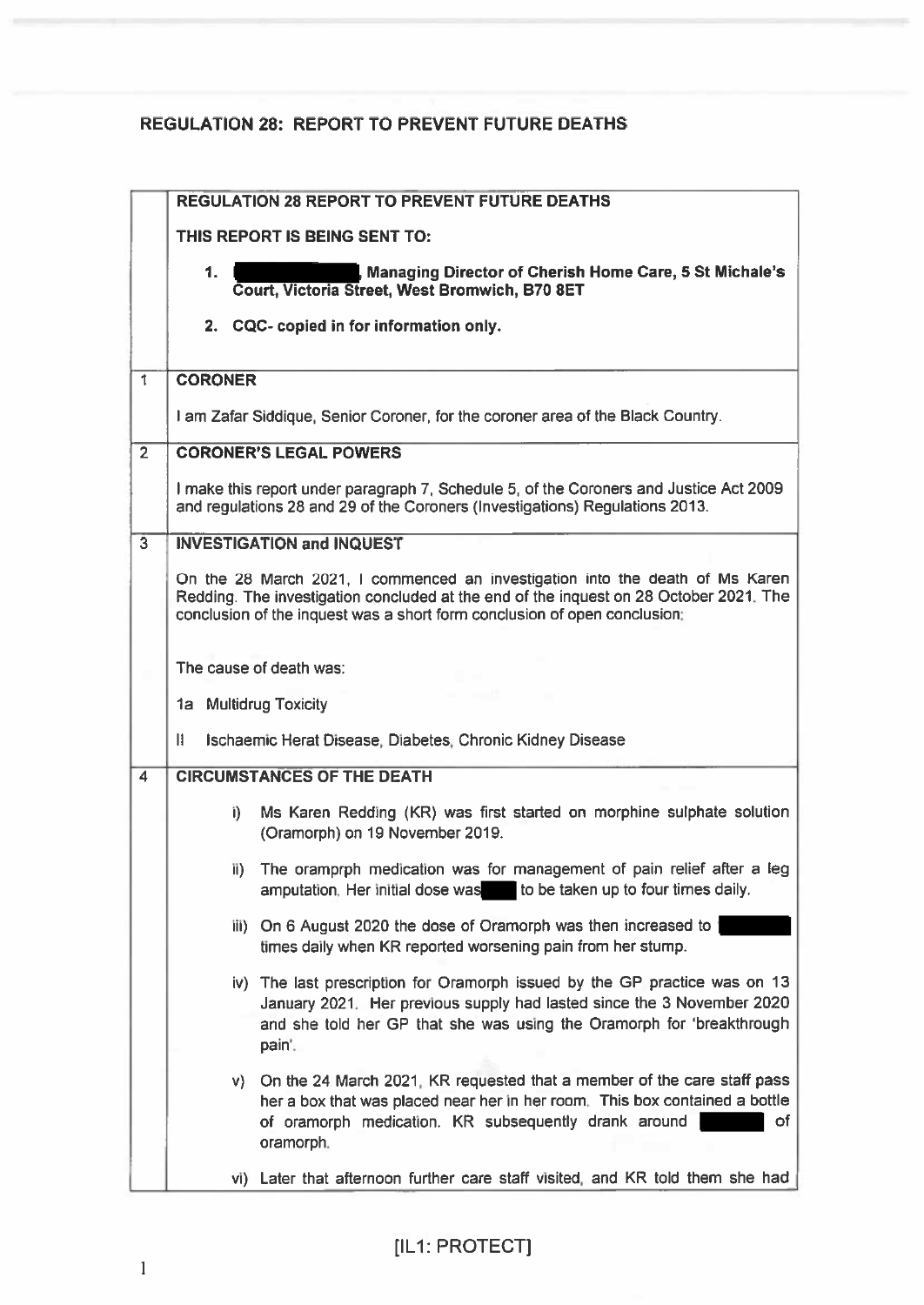|   | taken "a little too much" oramorph.                                                                                                                                                                                                                                                                                                                            |  |  |
|---|----------------------------------------------------------------------------------------------------------------------------------------------------------------------------------------------------------------------------------------------------------------------------------------------------------------------------------------------------------------|--|--|
|   | vii) She became increasingly drowsy and sadly died from the fatal overdose.                                                                                                                                                                                                                                                                                    |  |  |
| 5 | <b>CORONER'S CONCERNS</b>                                                                                                                                                                                                                                                                                                                                      |  |  |
|   | During the course of the inquest the evidence revealed matters giving rise to concern. In<br>my opinion there is a risk that future deaths will occur unless action is taken. In the<br>circumstances it is my statutory duty to report to you.                                                                                                                |  |  |
|   | The MATTERS OF CONCERN are as follows. -                                                                                                                                                                                                                                                                                                                       |  |  |
|   | 1. Evidence emerged during the inquest that KR was handed the oramorph<br>medication by the care staff upon her request. It appears that there was no<br>check made of the contents of the box.                                                                                                                                                                |  |  |
|   | 2. KR subsequently disclosed that she had taken an excess of oramprph solution.                                                                                                                                                                                                                                                                                |  |  |
|   | 3. Although, she declined any help and said she would prefer to rest and "sleep it<br>off', it may well have been appropriate to have her seen by a Doctor.                                                                                                                                                                                                    |  |  |
| 6 | <b>ACTION SHOULD BE TAKEN</b>                                                                                                                                                                                                                                                                                                                                  |  |  |
|   | In my opinion action should be taken to prevent future deaths and I believe you have the<br>power to take such action.                                                                                                                                                                                                                                         |  |  |
|   | 1. The care staff management team may wish to consider reviewing their training<br>and guidance to care staff, particularly when handing items to the patient and<br>checking contents of boxes.                                                                                                                                                               |  |  |
|   | 2. The care staff management team may wish to also consider their policy of<br>escalation to emergency services in these circumstances when it was<br>established the patient had taken an overdose of oramorph.                                                                                                                                               |  |  |
| 7 | <b>YOUR RESPONSE</b>                                                                                                                                                                                                                                                                                                                                           |  |  |
|   | You are under a duty to respond to this report within 56 days of the date of this report.<br>namely by 17 January 2022. I, the coroner, may extend the period.                                                                                                                                                                                                 |  |  |
|   | Your response must contain details of action taken or proposed to be taken, setting out<br>the timetable for action. Otherwise you must explain why no action is proposed.                                                                                                                                                                                     |  |  |
| 8 | <b>COPIES and PUBLICATION</b>                                                                                                                                                                                                                                                                                                                                  |  |  |
|   | I have sent a copy of my report to the Chief Coroner and to the following Interested<br>Persons; Family.                                                                                                                                                                                                                                                       |  |  |
|   | I am also under a duty to send the Chief Coroner a copy of your response.                                                                                                                                                                                                                                                                                      |  |  |
|   | The Chief Coroner may publish either or both in a complete or redacted or summary<br>form. He may send a copy of this report to any person who he believes may find it useful<br>or of interest. You may make representations to me, the coroner, at the time of your<br>response, about the release or the publication of your response by the Chief Coroner. |  |  |
| 9 | 18 November 2021                                                                                                                                                                                                                                                                                                                                               |  |  |